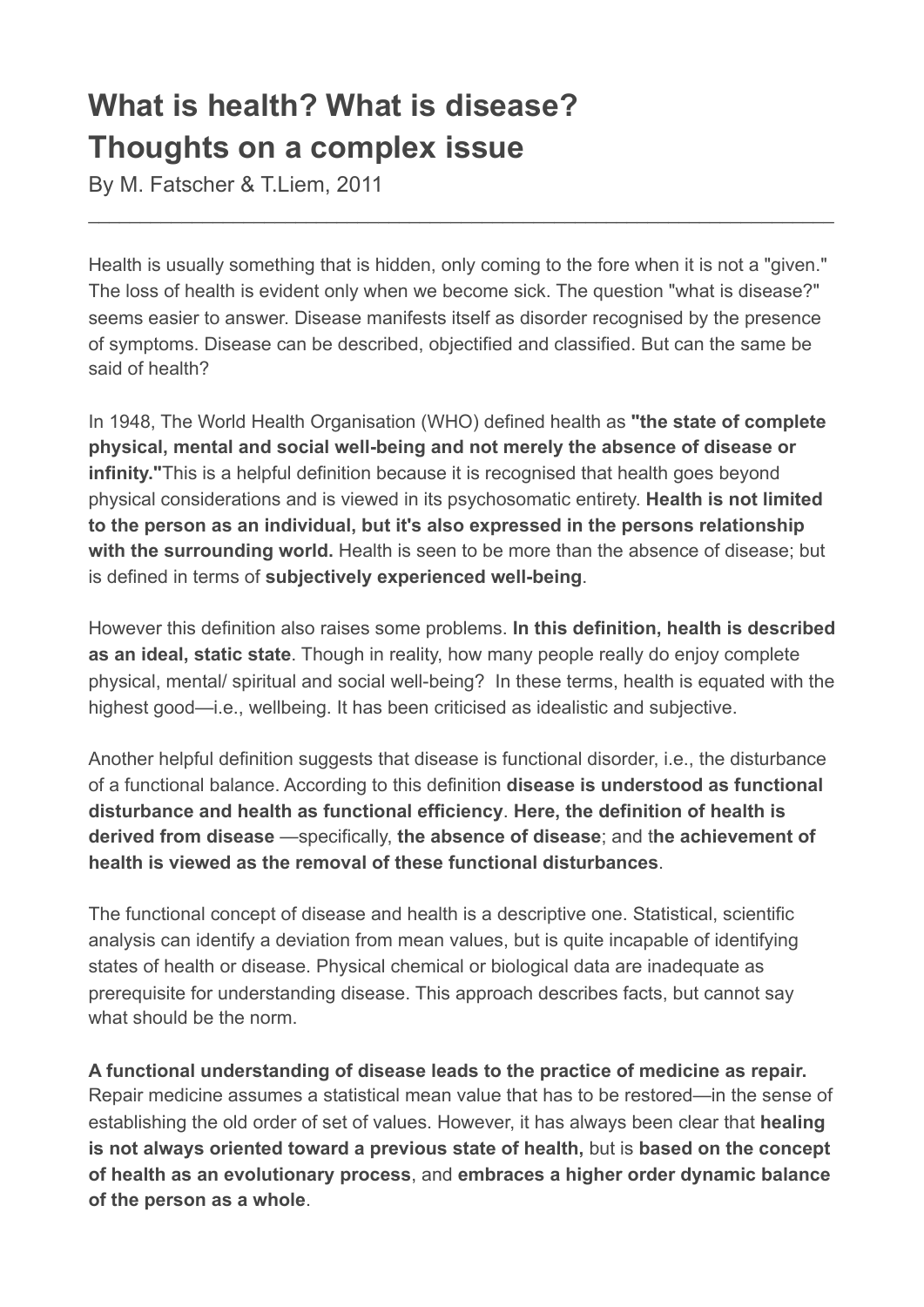**Disease and health link back to the psycho somatic well-being of a particular individual**. This involves reference to the individual biography (history of disease entertainment of health) and the socio-cultural context of the individual.

**There is a difference between disease and being ill.** Being ill is not something that can be reduced to the clinical picture of the disease or to the somatic dysfunction/ lesion. The functional scientific perspective often forgets that diseases are linked back to the individual experience of being ill—disease cannot be separated from person who is ill.

**Integrated models of health promote various strategies to inform, educate, train and advise on matters of health, encourage self-help and promotes preventative medicine**. They also recognise that addressing several context dimensions (system levels), such as the spiritual dimensions of health, should also be taken into greater account.

**Many approaches of complimentary an alternative medicine see health and disease as a dynamic continuum**. To some extent disease is seen as part of physiology, or in the much quoted words of A.T. Still, "**to find health should be the object of the doctor. Anyone can find disease.**"

Interpretation of human and interpersonal phenomena in exclusive terms of anatomical and physiological processes risks the reduction of the person, especially when inner experiences are disregarded, to the energetic or physical level. **If we wish to treat the wholeness of the patient, it does not suffice to treat only what is represented in the tissue**.

**Health care approaches that are bio-reductionist, make it difficult for patients to recognise the connections between the circumstances of life, their own experience and behaviour on the one hand, and the associated dysfunctions and disturbances of their state of health on the other, and makes it difficult for them to take personal responsibility for their physical and psychological state of health.** Further to this, there is an almost complete **lack of methods that provides a basis to promote the development of subjective experience (phenomenology) in the practitioner, or indeed, the patient**.

**Phenomenology**, teaches that it is especially **the act of dealing with the space time character of existence**—and **dealing with the physicality of existence, coexistence in a common world, attunement of mood, memory and existence in history, mortality, openness of existence and, beyond** this, the unfolding of these supporting possibilities —**that lead to freedom of existence**.